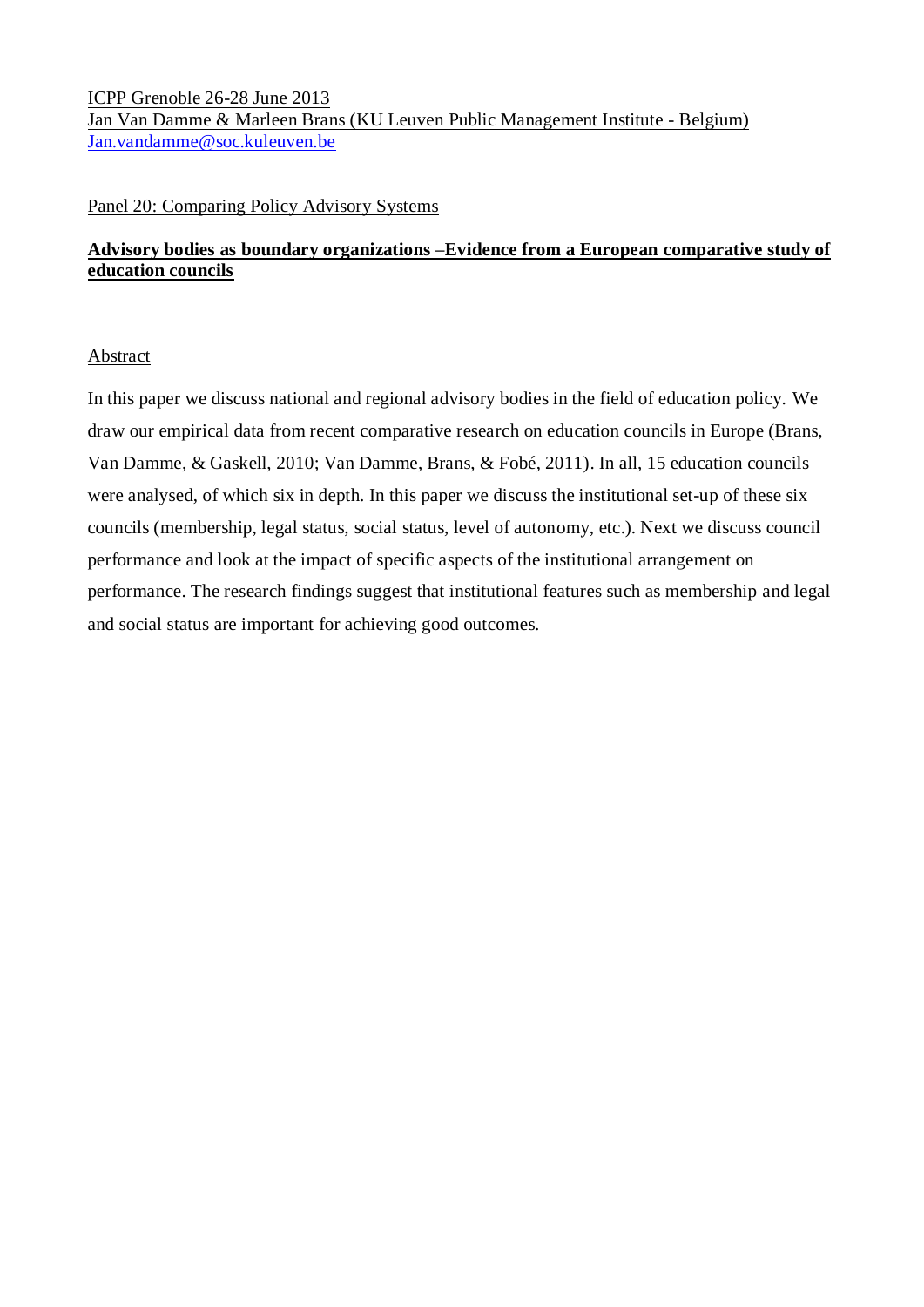### Introduction

Internationally, there appears to be a development towards more and more diverse mechanisms of public consultation and participation in the policy making process (Papadopoulos & Warin, 2007; Hendriks, 2010). In parallel, there has been a development towards a broadening of sources of policy advice, with an expanding involvement of actors from both within and beyond the governmental system. Not only academic experts and big interests are being consulted, but also individual citizens, specific target groups, etc. Next to more institutionalised (semi-)permanent advisory bodies also ad hoc structures are being set up, delivering policy advice, requested or not. Advice has accordingly become more competitive and contested (Halligan, 1995; Van Damme et al., 2011). In such an environment we can see that institutionalized advisory bodies develop specific strategies to maintain or intensify their role in the policy making process (Van Damme et al., 2011).

In this paper we look at education councils in Europe as an example of institutionalized advisory bodies. Such councils operate at the crossroads of the different challenges to the policy making process, pressured by the need to contribute to evidence based policy development, by the need to assist in building societal support, and by the need to deliver advice that does not infringe too much upon the discretion of political actors to make the ultimate policy decision. Therefore, advisory bodies typically operate between the worlds of science, society and state. The specific make-up of an advisory body is, however, strongly dependent on a country's dominant political traditions.

We draw our empirical data from recent comparative research on advisory bodies on education policy (education councils) in Europe (Brans et al., 2010; Van Damme et al., 2011). In all, 15 education councils were analysed, of which six in depth. In this paper we will first illustrate the research design and offer a brief introduction of the six education councils studied in depth. This will allow us to contextualize the councils as they are typically a product of a specific political culture and system. Then we illustrate in more detail the institutional set-up of the education councils (membership, legal status, social status, level of autonomy, etc.). Next we discuss council performance, looking specifically at policy impact. Subsequently we discuss the impact of specific aspects of the institutional arrangement on council performance. The research findings suggest that institutional features such as membership and legal and social status are important for achieving good outcomes. We finish the paper with some avenues for further research as we have only begun to explore the organisation and performance of policy advisory bodies.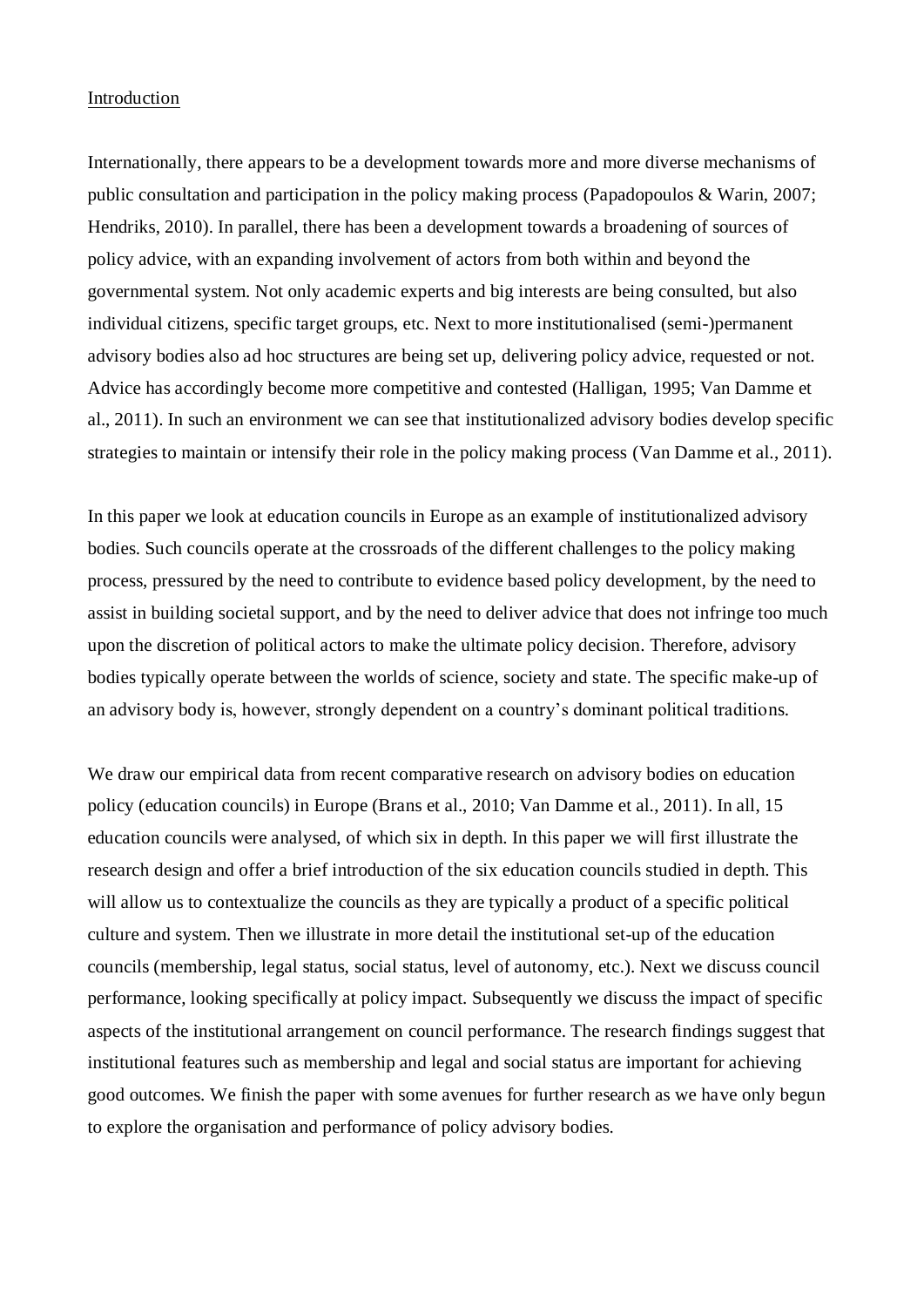## Research design

In a recent European comparative research project, national and regional advisory bodies in the field of education policy were analysed (Brans et al., 2010). This project was initiated by EUNEC, the European Network of Education Councils and funded via the Jean Monnet funding by the Education, Audiovisual and Culture Executive Agency (EACEA). The main part of the research was descriptive. Organisational aspects such as council membership, legal and social status, level of autonomy and funding were analysed. In addition, the contribution of education councils to the policy making process and the way in which these councils deal with current societal developments, such as policy advice competition, was studied. We also looked into the step by step process of advice production, looking at such elements as agenda setting, advice formulation, advice distribution and dissemination. The explanatory component of our research began to explore the possible influence of institutional aspects on the outcome of the advisory process. In order to do this, different components of this outcome were identified, such as the innovativeness of the advice, policy impact, participant learning and conflict resolution.

In the study, a mix of data collection and research methods was used. The study consisted of three stages. The first stage, the literature review, was oriented towards developing theoretical insights and a conceptual framework starting from concepts and research protocols in the policy advice literature. Some research has been done e.g. on the use of scientific policy advice (Webber, 1992; Peters & Barker, 1993; Jasanoff, 1994; Oh & Rich, 1996; Mac Rae & Whittington, 1997; Brans et al., 2004; Florence et al., 2005). Other relevant streams of literature contributed to the conceptual framework, including network theory and democratic theory (Barber 1984; Fischer 1993; Kickert et al. 1997; Chambers 2003). Different concepts were translated into an analytical research framework. Additionally, dimensions along which to compare different education councils were developed. In the second stage we analysed a broad range of European education councils, based on specialist databases such as the European Commission's Eurydice network<sup>1</sup> and UNESCO's International Bureau of Education<sup>2</sup>. This information was supported by online information from the relevant councils and by questionnaires. As a result of this analysis 15 council fact sheets were developed containing basic descriptive information. The third stage of the research focused on six in-depth council case studies. The Greek, Spanish, Flemish, Dutch, Portuguese, and Estonian council were analysed via further document analysis and thirty-four in-depth interviews (with council members, staff members and government officials).

 $\overline{a}$ 

<sup>&</sup>lt;sup>1</sup> The database can be consulted at http://eacea.ec.europa.eu/education/eurydice/index\_en.php

<sup>&</sup>lt;sup>2</sup> The database can be consulted at http://www.ibe.unesco.org/en.html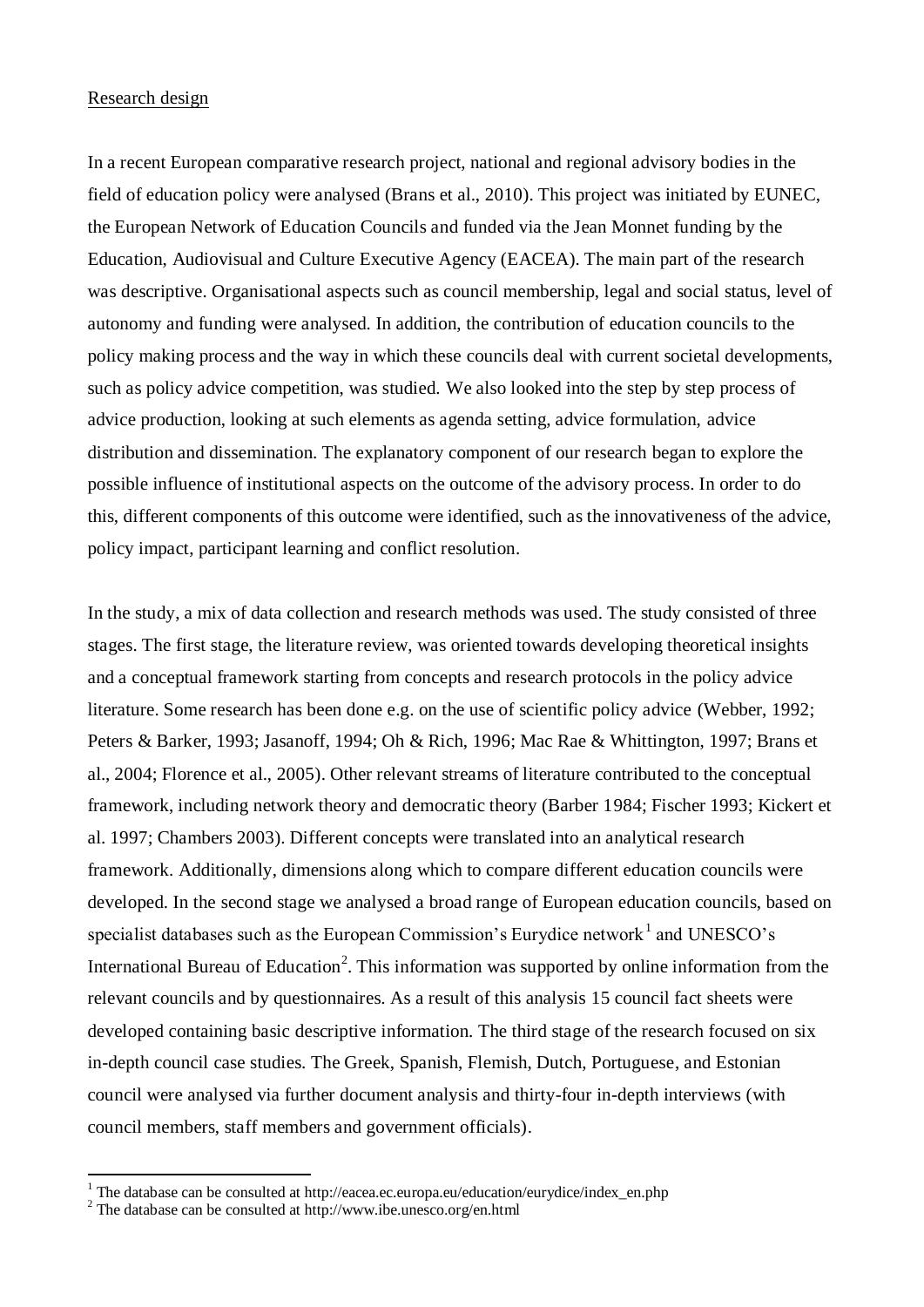## Institutional arrangements: introducing and contextualising the education councils

In this section we introduce and illustrate the institutional set-up of the six councils that were studied in depth. We discuss administrative support, legal and social status, principals, membership, scope and discretion (autonomy). However, before discussing these aspects in detail, we briefly introduce and contextualize the six councils.

The **Portuguese council** (Conselho Nacional de Educação) has a long history, and currently consists of 68 members. The council was founded in 1982 as a product of Portugal's postdictatorship period, which sought to incorporate increasing levels of public participation within Portuguese decision making. After the dictatorship ended, it was accepted that major education reform was required although there was disagreement on the form such reforms would need to take. An educational advisory council would be able to provide both the expertise and legitimacy to the reforms. Most council members represent specific groups and interests. The Portuguese council has stakeholders such as trade unions, employers' organisations, parents' and students' associations forming the core of its membership. However, there are also some academic experts present. Another interesting feature is that government representatives are included within the council, from both the national and regional level.

The **Dutch council** (Nederlandse Onderwijsraad) was established in 1919. The council used to be based upon both the socio-economic neo-corporatism prevalent in the country at the time, as well as on the denominational pillarisation which was a feature of Dutch politics. The original membership stood at over 80 with a division into chambers depending upon the educational sector being discussed. This changed in the 1990s when corporatist structures fell from favour with the government of the day. In 1997 the Dutch education council, which had been through many minor reforms over its relatively long life, went through a major change. The council went from a large body of members from social interest groups, to a small body of academic and technical experts. With the actual council only being made up of 12 members, there are no civil society or interest group representatives present. All members are nominated by the government and appointed by the Crown, including the council President. Six are selected for their academic expertise and six for their technical expertise.

The **Flemish council** (Vlaamse Onderwijsraad) was established in 1990 as an attempt to amalgamate the varied advisory bodies in the field of education that existed at the time. It was also set up at a time when education was regionalised and became a competence of the Flemish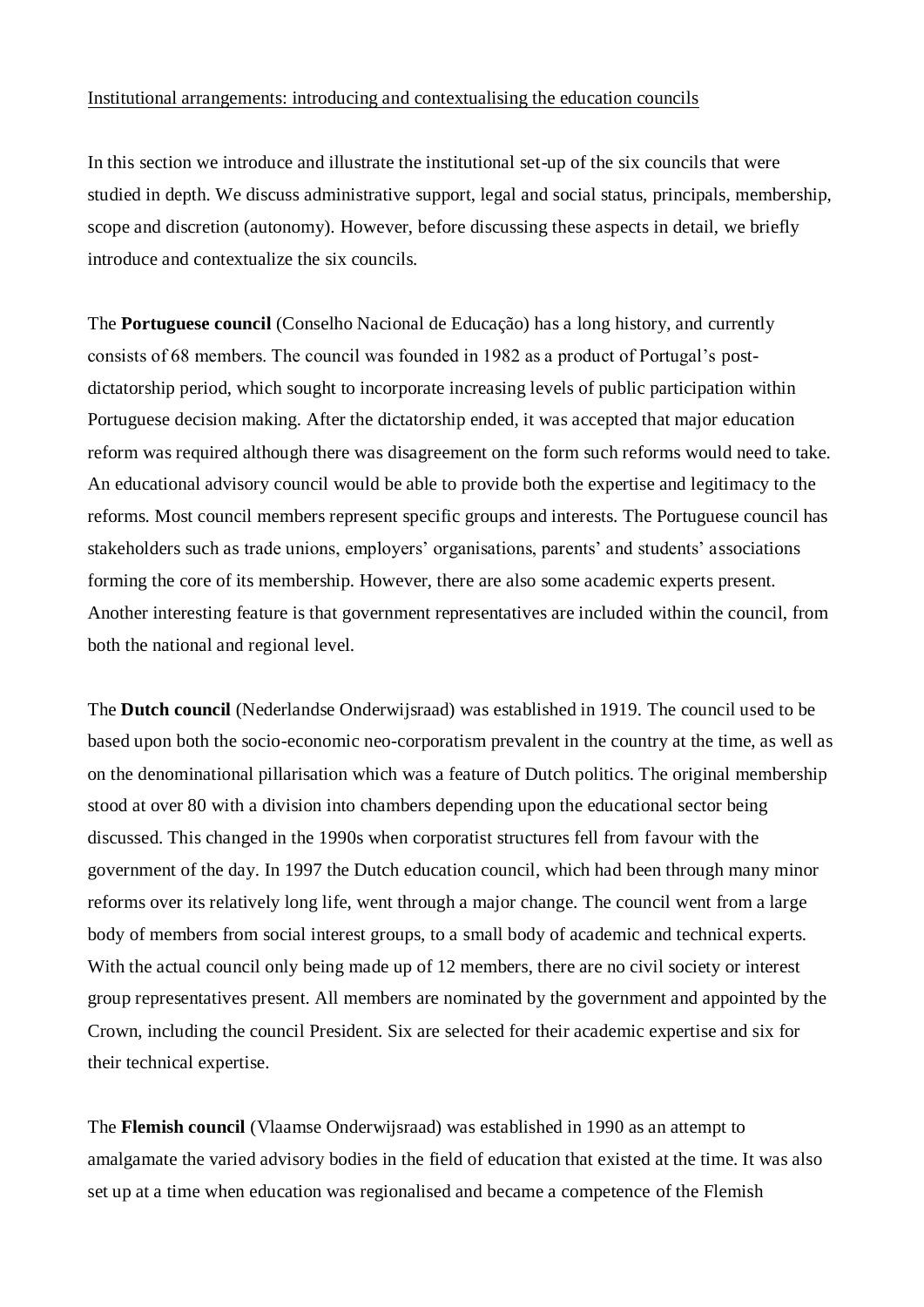Community. The council was also meant to take up roles of pacification and mediation between the different educational partners in a society where education was a highly divisive issue. The Flemish council is divided into multiple chambers. Next to the General council, there are four councils dealing with the different levels of education. The General council is made up of 39 members coming from the umbrella-organizations of educational organizers, heads of institutions of higher education, teachers' unions, educational users (parents and students), etc. Government representatives do not play an active role in the discussions and mainly act as observers, sometimes providing information from the government's perspective.

The establishment of the **Estonian council** (Eesti Haridusfoorum) was a direct product of the instability within Estonia in the post-communist period. Rapid social change was combined with governmental instability leading to policy stagnation in many areas as government failed to keep pace with social development. The teachers' movement stepped into the stagnating policy field to assist the government with education reform. As time passed, the teachers' movement called for the greater involvement of different stakeholders in education, and in 1995 the Estonian Education Forum was formed. During this early period the council's weight was considerable. However, for a young democracy, the existence of an independent participatory structure, operating in parallel with the official government structures, was seen as a threat to the Parliament's representative sovereignty. Thus, in 1999, after criticism from the Estonian Parliament, the Estonian Education Forum chose to reform itself. The council expanded the participatory structure and chose to refocus its advice to long-term strategic advice. Theoretically, the membership of the main body of the council is unlimited, open to individuals as well as representatives. The council has very flexible membership regulations and a rather organic structure.

The **Greek council** (Ethniko Symvoulio Paideias) has been around for about 30 years, with the earliest precursor of the current council dating back to 1982. It has had a chequered past, though, never able to isolate itself from the turbulence of Greek politics. The dictatorship led directly to the undermining of the capacity of the Greek state, which consequently lead to a relatively weak policymaking infrastructure. The Greek education council developed as a support structure to the policymaking capacity of the state. The membership of the council is wide, including representatives from ministries, various professional groups, university rectors, political parties, the Orthodox Church, students' and parents' organisations, etc.

The **Spanish council** (Consejo Escolar del Estado) is a large council with a strong representationbased membership structure and an active presence of government actors. The council was founded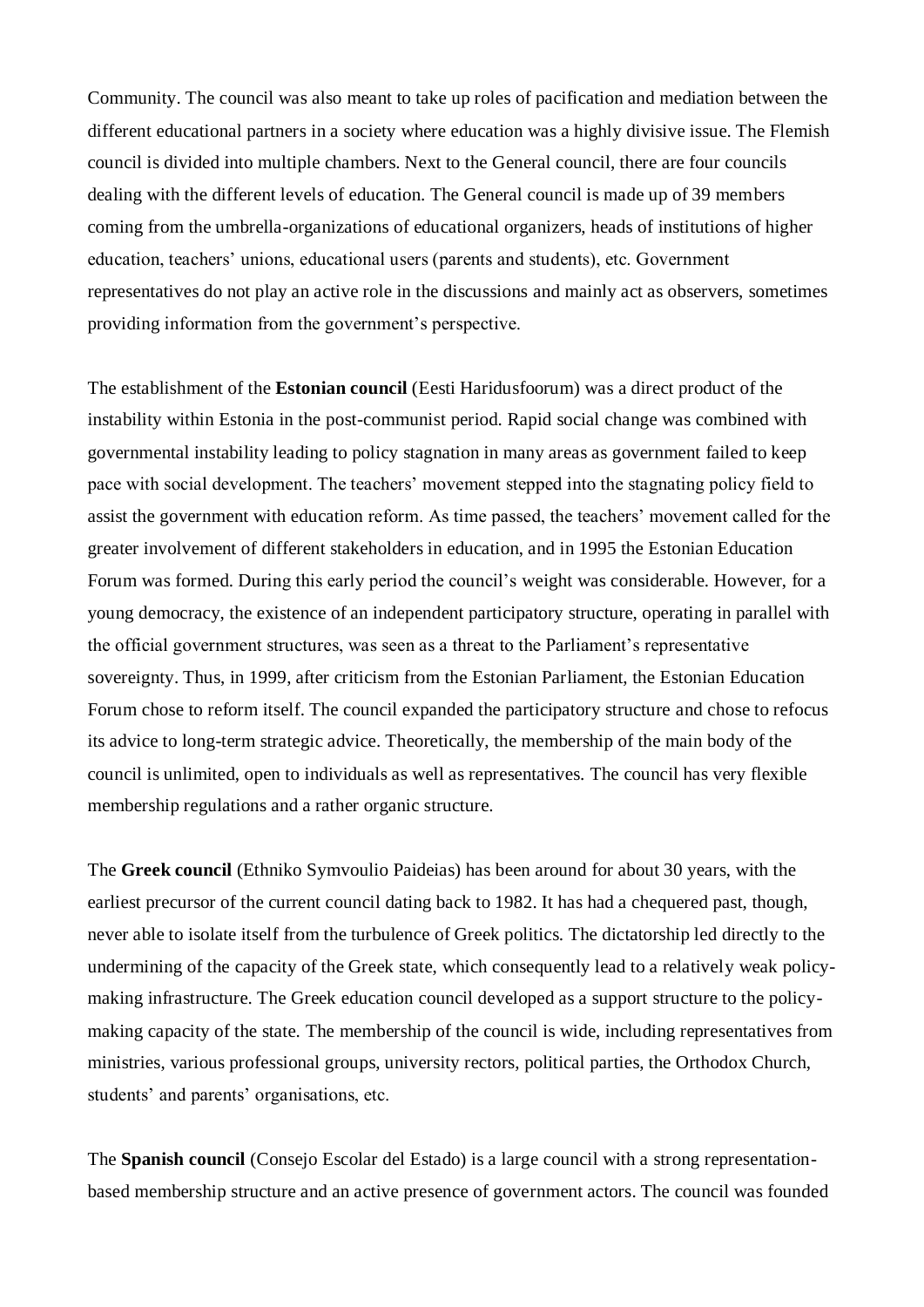in 1985, during the period of post-Franco democratization, and has a current membership of 105. The largest group in the plenary consist of educational stakeholders, such as teachers', parents' and pupils' representatives. Regional and local government representatives are present as well, with membership extending to all 17 presidents of the school councils of the autonomous communities and 4 representatives of local authorities. Also the traditional mandates of socio-economic interests are present and equally divided between trade union and employers' organisations. There is also quite a large but diverse group in the council that consists of 12 individuals of recognised prestige in the fields of education and pedagogical reform, as well as of religious and secular institutions that have traditionally been engaged in the education field. Additionally, there is the direct membership of 8 representatives from the administration of the Education ministry, directly appointed by the minister. As political advisers they function within the council as advocates of the minister. The council has gradually become more inclusive, as it is now also incorporating representatives of women's organisations and organisations representing people with disabilities.

### Analysis of the institutional set-up of education councils

In the study we have looked into the institutional set-up of the different education councils. More specifically, we have analysed the administrative support, legal and social status, membership, principals, role and discretion (or autonomy) of the councils. From the literature, we expect such elements to have an impact on council performance. An institutional characteristic such as membership, for example, can be expected to play a role in achieving good outcomes. Possibly, a highly diverse council is able to bring together different perspectives and generate more innovative policy ideas (Jehn, Northcraft, & Neale, 1999; Li & Hambrick, 2005). On the other hand, a more homegenous group might be faster in delivering its advice. When the council consists of mandated representatives of organisations, a different kind of advisory process might develop than when members are simply speaking for themselves and out of their own expertise (Li et al., 2005; Schruijer & Vansina, 2007). We can also expect advice production to take a longer time, as representatives have to consult their own organisations, at least to some extent. Possibly, the advice carries more weight when it is coming from a group that can be labelled as representative. However, this might also depend on the national or regional context, i.e. the weight that is ascribed to representativeness.

In this section we first introduce the framework used to study and score the different institutional characteristics. Subsequently we present the research findings regarding the institutional set-up of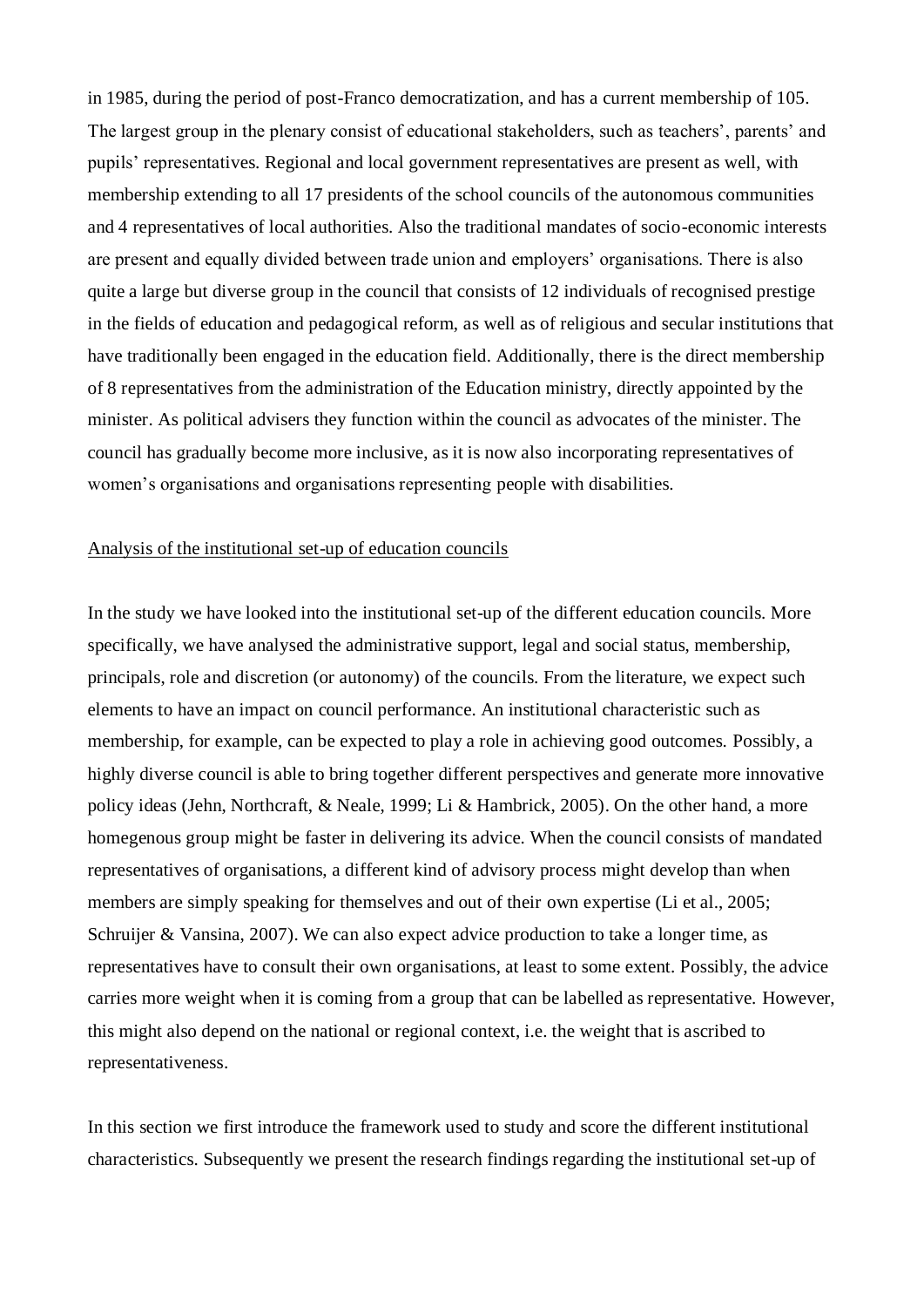the councils studied. Scores are based on document analysis and interviews (council members, staff members and government representatives).

We have scored the legal and social status, as well as the general administrative support structure of the council. Legal status can be understood as the level in which a council is legally entrenched or embedded into the policy making system. The indicators we have identified are: official government recognition of the council as an advisory body, independence of budget, legal requirements for consultation of the council and legal requirement for government feedback on the advice the council delivers. Social status, is an attempt to capture the social standing of the council. We place a value upon the social status of the members themselves, and the council president in particular as this person often has a pivotal function both inside and outside the council. The two main sections of the administrative support structure are the budgetary support the council receives and the number of permanent staff. The first is however evaluative, and its value dependent upon the interviewees' opinion on the topic. The second provides the number of staff (FTE) working for the council.

Next, we have considered the number of principals or 'masters' a council acts as an agent of. We have specifically looked into the number of principals the council reports to. We expect advisory bodies to operate as 'boundary organisations'. Typical for boundary organizations is that they are accountable to multiple worlds and thus serve multiple masters (from a principal-agent perspective) (Guston, 2000). Principal-agent theory holds that organizational relations may be understood as a series of delegations of authority from principals to agents within or between organisations. The success of a boundary organisation is determined by having principals on either side of the boundary, both of whom rely on the boundary organisation to provide them with the necessary resources. As Guston (2000) puts it, for such an organisation its "dependence is as important as its independence," because its stability is not derived from isolating itself but by being accountable and responsive to opposing, external authorities.

Further, we consider the membership of the council as being an important comparative element for identifying differences between councils. We have focused upon the openness of the membershipwhich can also be called the boundary rule (Ostrom, Gardner, & Walker, 1994)- as well as on council diversity. Are there specific rules on who can become a member? In some cases, membership can be completely open and anyone can join. In other cases, there are very specific membership rules with criteria specifying who can participate. We have also looked at the diversity of the council: to what extent do members come from different communities and organisations? We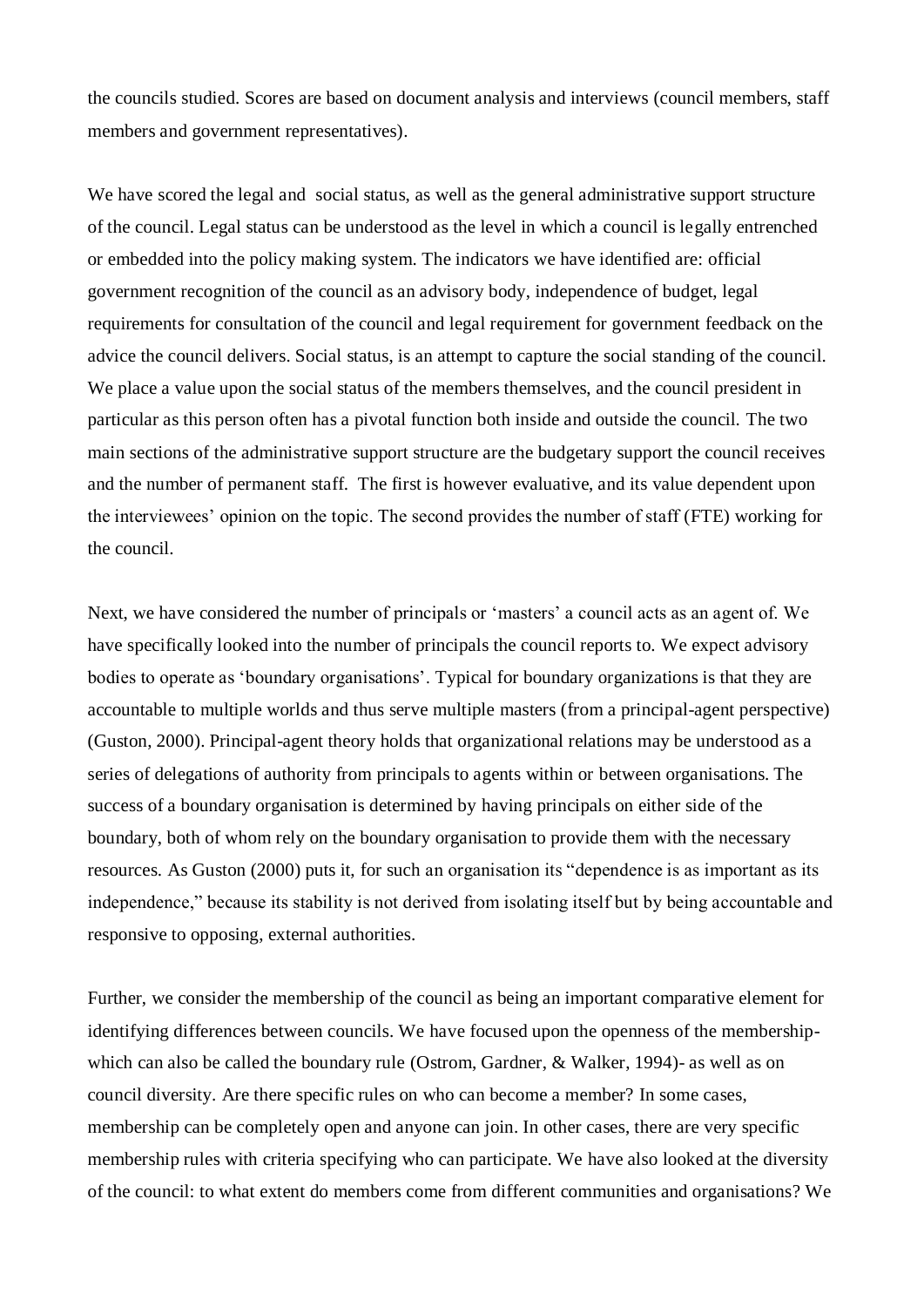differentiate between three communities (scientists and experts/society/government). Thirdly, we consider whether the councils are representative or not (understood here as whether the members of the council are representatives of an organisation).

The final institutional characteristics deal with the role of the council and its level of autonomy. The role of the council we divide into the scope of advice and the right of initiative. Is the advice produced short or long term advice? And, does the council have the right to initiate a policy advice (without being requested by the government)? We also consider the discretionary power (autonomy) of the council. We analyse the level of discretion that a council has to organize its structure and work. As indicators we use the level of strictness of externally imposed rules and the flexibility that the council has in organising its structure and work. Both are related, as strict rules often imply limited flexibility. For example, when there are no or only very broad rules, the council itself can decide to add members, change membership criteria, change working methods, set its own agenda, etcetera.

Having illustrated the different institutional characteristics, we now turn to the research findings regarding the institutional set-up of the councils studied. In the section below we discuss the different elements.

### *Legal status*

The legal status of the education councils has proven generally high, with all being founded upon legislation. The Flemish council enjoys possibly the highest legal status, with the government being required to consult the council on specific topics, as well as the requirement to give -to some extentfeedback on whether or not the advice was followed. However, the strength of these legal consultation requirements should not be overestimated, as the case studies have also shown that in some cases the government uses coping mechanisms to bypass a clear cut consultation requirement. Also, whereas the Spanish council does not enjoy a legal feedback requirement on the advice produced, the membership and organisation of this council does provide ample opportunity of interaction with government representatives, leading to on the spot government feedback on advice. Interestingly, the Spanish council combines a governmental consultation requirement with a lack of feedback requirement, whereas the Dutch council combines a lack of consultation requirement with a feedback requirement. In the Netherlands, the government can choose whether or not to ask advice, but when it does so, it needs to provide sound argumentation to the council if and to what extent advice is followed or not. In the Spanish system, the consultation is seen as a crucial element in the decision-making process, but first and foremost as a procedural step that needs to be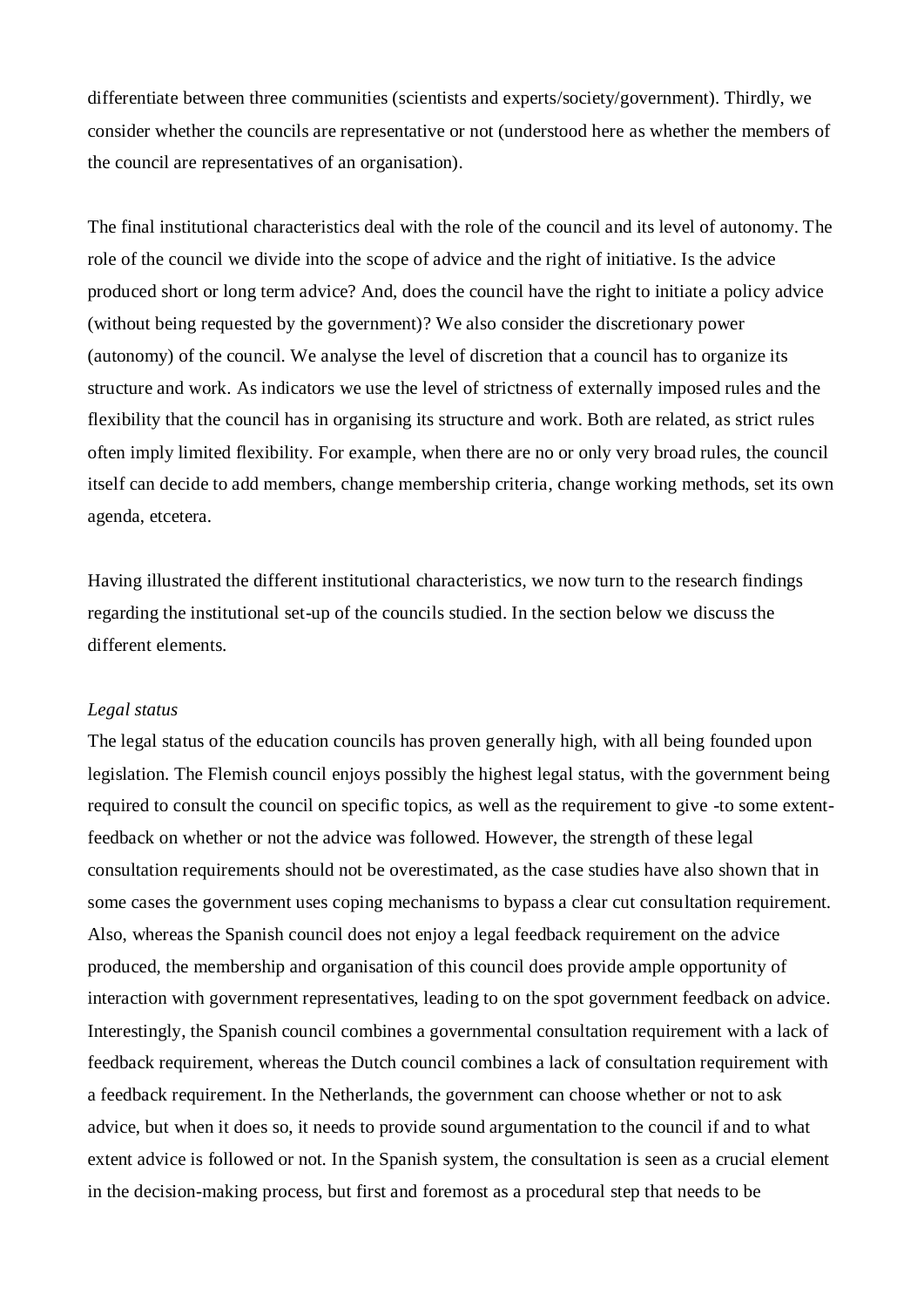followed. We can coin these different perspectives as a procedural and an argumentative approach. As for legal status in general we find the Estonian council to be in a vulnerable position as it enjoys only a loose coupling with government policy making processes.

|                 | <b>Spanish</b> | <b>Dutch</b> | <b>Portuguese</b> | <b>Estonian</b> | <b>Greek</b> | <b>Flemish</b> |
|-----------------|----------------|--------------|-------------------|-----------------|--------------|----------------|
| Government      | Y              | Y            | Y                 | Y/N             | Y            | Y              |
| recognition     |                |              |                   |                 |              |                |
| Independence of | Y              | Y            | Y                 | Y               | N            | Y              |
| <b>Budget</b>   |                |              |                   |                 |              |                |
| Consultation    | Y              | N            | Y/N               | N               | N            | Y/N            |
| requirement     |                |              |                   |                 |              |                |
| Feedback        | N              | Y            | N                 | N               | N            | Y              |
| Requirement     |                |              |                   |                 |              |                |

## *Social status*

In general, we have identified that almost all councils have a significant social profile and are well known at least in the educational sector. The social status of members and president is generally high. In some councils, such as the Flemish one, there is an interesting mix of both medium and high status members. This is related to the councils' ambition to be (more) inclusive of the education sector or even society as a whole. As some councils increasingly pay attention to be inclusive, they become quite large. However, when a council becomes too large, this may to a certain extent hamper social status. The Portuguese council seems to enjoy the highest social status with members being high profile figures in their patron organisations or in the education field and with high profile presidents such as an ex-education minister.

Furthermore we have to indicate that the basis upon which social status is awarded appears to differ somewhat depending upon the country's political system and culture. For example, it appears that in the Dutch system more status is awarded to experts than in some other cases, such as the Flemish system.

|                      | <b>Spanish</b> | <b>Dutch</b>    | <b>Portuguese</b> | <b>Estonian</b> | <b>Greek</b> | <b>Flemish</b>  |
|----------------------|----------------|-----------------|-------------------|-----------------|--------------|-----------------|
| <b>Social Status</b> | $^+$           | $^+$            | $+ +$             | $+/-$           |              | $^+$            |
| of Members           |                |                 |                   |                 |              |                 |
| Social Status        | $^+$           | $^{\mathrm{+}}$ | $+ +$             | $+/-$           | $++$         | $^{\mathrm{+}}$ |
| of President         |                |                 |                   |                 |              |                 |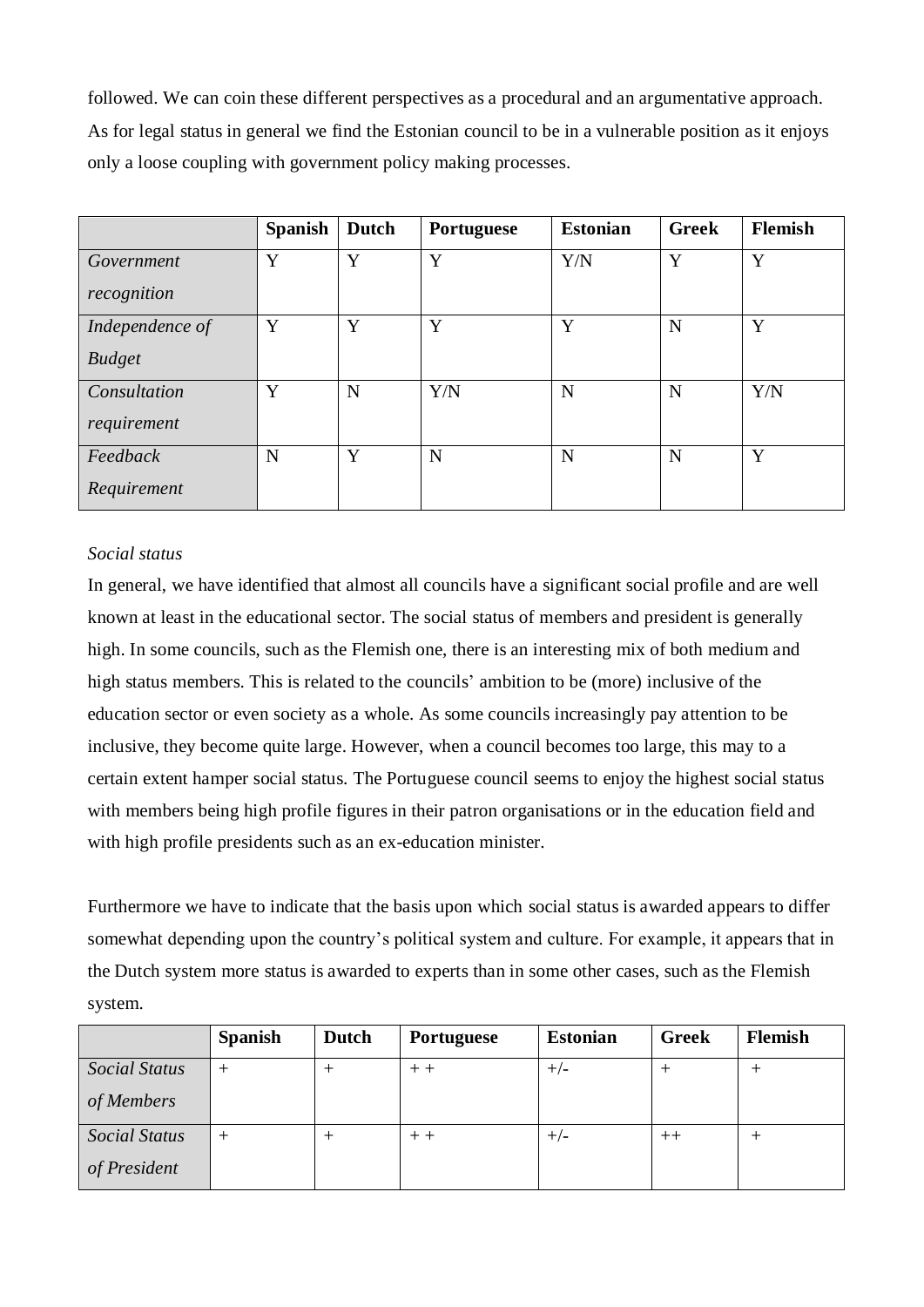## *Administrative support*

The level of administrative support we identified varies considerably. We see that those councils with larger budgets in Western Europe tend to have larger number of permanent staff. The number of staff ranges from 1 (Estonian council) to 26 FTE (Flemish council). Unsurprisingly we have also found that in expert bodies such as the Dutch council there exists a higher ratio of staff to members (8 staff members/ 12 council members) than in large representative bodies.

|              | <b>Spanish</b> | Dutch | <b>Portuguese</b> | <b>Estonian</b> | <b>Greek</b> | Flemish |
|--------------|----------------|-------|-------------------|-----------------|--------------|---------|
| <b>Funds</b> |                |       |                   |                 |              |         |
| Permanent    | 18             |       | ∠                 |                 |              | 26      |
| Staff        |                |       |                   |                 |              |         |

# *Principals*

We can clearly identify a pattern that it is more common for education councils to have multiple 'masters' or 'principals' that they report to. As we have indicated earlier, the number of principals is typically high for boundary organizations. In the study we found a range of principals between one in the Estonian case and three, in the Flemish, Spanish and Portuguese case. In the latter cases, not only the members (or the members' organisations to be more precise) but also the government and parliament function as principals. In the Dutch case, as the members are not (group) representatives, there is one principal less. In the Greek case the council reports to the minister and to a limited extent to members' organisations. The Estonian council is only accountable to its members.

|                             |  | Spanish   Dutch   Portuguese   Estonian   Greek |     | Flemish |
|-----------------------------|--|-------------------------------------------------|-----|---------|
| <b>Number of Principals</b> |  |                                                 | 1-2 |         |

# *Membership*

As for membership, all councils apart from the Estonian one, have specific rules and a closed access. In the Estonian case all can participate in the council. For the other councils, the rules specifying the kind of persons that can become a member differs though. Broadly speaking we can differentiate between the logic of expertise and the logic of representation. The Dutch council's membership rules are typically based on the logic of expertise. However, most councils are to some extent hybrids, mixing both logics.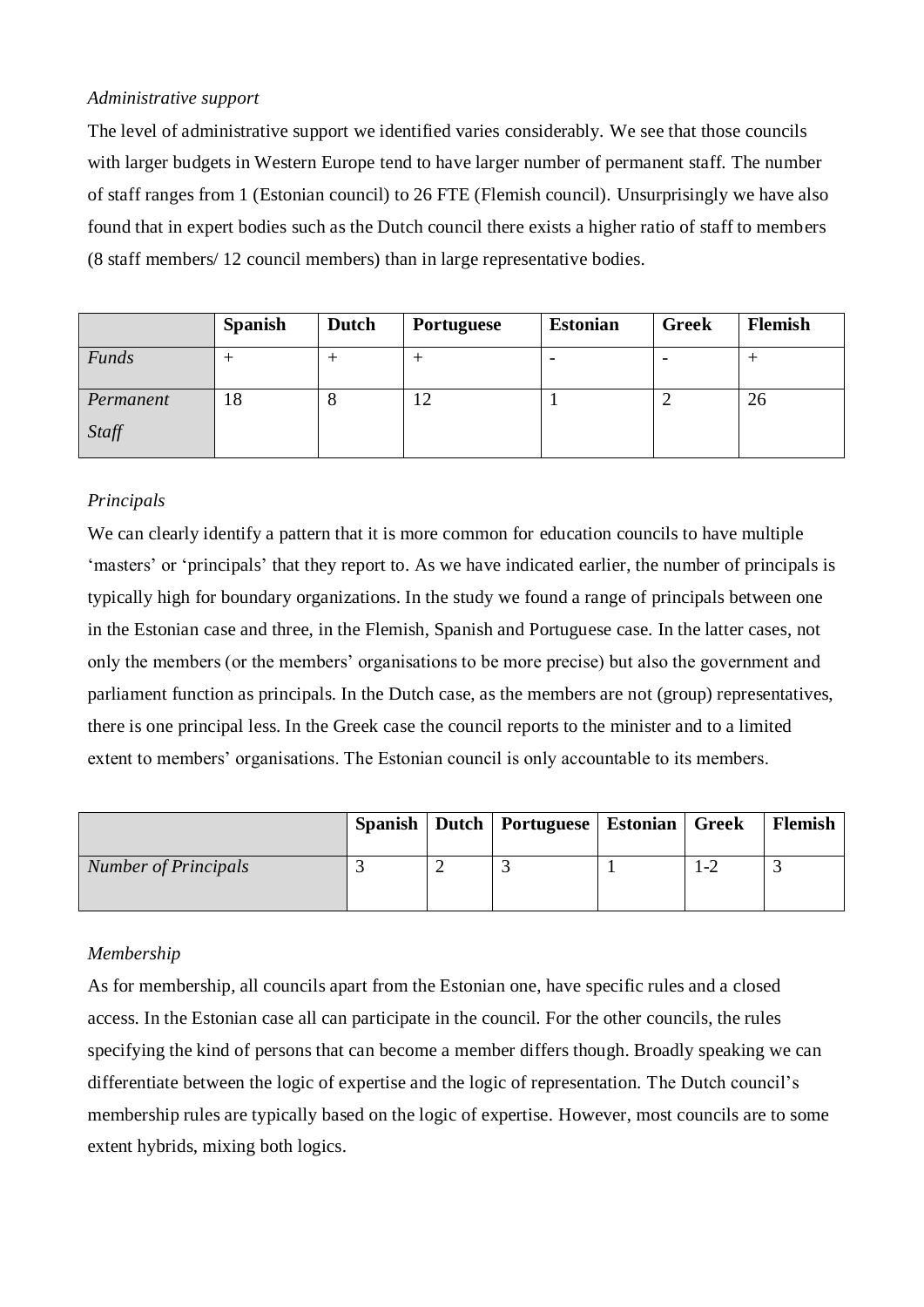|                        | <b>Spanish</b> | <b>Dutch</b>  | Portuguese   | <b>Estonian</b> | <b>Greek</b> | <b>Flemish</b> |
|------------------------|----------------|---------------|--------------|-----------------|--------------|----------------|
| <i><b>Openness</b></i> | $Closed (-).$  | $Closed (-).$ | $Closed (-)$ | Open $(++)$ .   | Medium       | $Closed (-).$  |
|                        | Specific       | Specific      | Specific     | N <sub>o</sub>  | $(+/-).$     | Specific       |
|                        | membership     | membership    | membership   | membership      | Membership   | membership     |
|                        | rules          | rules         | rules        | rules           | rules vary   | rules          |
|                        |                |               |              |                 | depending    |                |
|                        |                |               |              |                 | upon         |                |
|                        |                |               |              |                 | council      |                |
|                        |                |               |              |                 | section      |                |

We have also looked at the diversity and representativeness of the council. We find a dominance of councils with high membership diversity based upon a representative structure.

It also appears from our study that councils that have operated in a historically corporatist environment where only a limited amount of top organisations are included are under pressure to become more inclusive and more diverse. As a strategy to counter criticism they often add members so as to increase their membership legitimacy (Van Damme et al., 2011).

Whilst expert councils appear to be in the minority, information from various interviews suggests that governments frequently choose to turn to expert bodies although these are usually ad-hoc in nature and established over particular issues. More permanent expert bodies are less common, although not non-existent as the Dutch council demonstrates.

During the course of the study it arose that the division between group or interest representation and expertise is far more blurred than it initially appeared. In representative bodies there usually exist mechanisms for including experts within the advisory process, although the specifics of this mechanism vary considerably dependent upon the country. In Portugal academic experts are being co-opted in the council on a more permanent basis, whereas in the Flemish council such experts are consulted on an ad hoc basis. Expert bodies similarly demonstrate such compensation mechanisms which allow for greater inclusion of interests or at least diversity of backgrounds within the expert council. We can clearly see this in the Netherlands where the composition of the expert council needs to be broadly representative. Not of specific educational interests of target groups, but of society in general (including gender and minorities). The Dutch council also sometimes consults representatives of educational interest groups. We can observe a comparable strategy in the composition of Greek ad hoc expert committees which seek the inclusion of a range of political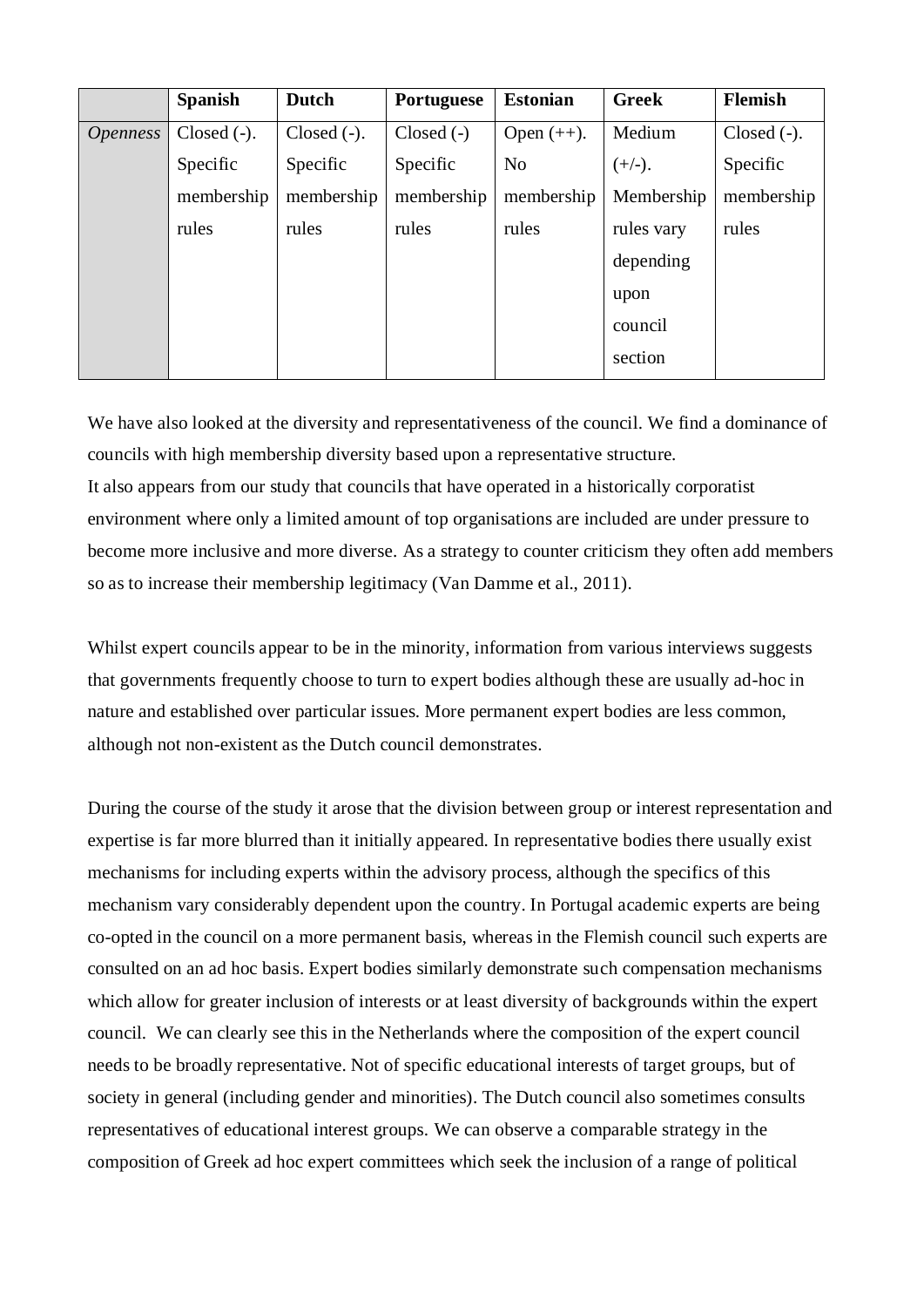leanings. Thus, all councils reveal a mix between representation and expertise, with there being no true example of a pure expert or pure representative body.

|           | <b>Spanish</b> | <b>Dutch</b> | Portuguese   | <b>Estonian</b> | <b>Greek</b>   | Flemish        |
|-----------|----------------|--------------|--------------|-----------------|----------------|----------------|
| Diversity | Very high      | Limite       | Very high    | Very high       | Very high      | $High (+).$    |
|           | $(++).$        | $d(-)$ .     | $(++).$      | $(++)$ .        | $(++)$ .       | More than 2    |
|           | More than 2    | More         | More than 2  | More than 2     | More than 2    | groups within  |
|           | groups         | than 2       | groups       | groups within   | groups within  | $\overline{2}$ |
|           | within 3       | groups       | within 3     | 3               | 3              | communities    |
|           | communities    | within       | communities  | communities     | communities    |                |
|           |                | 1            |              |                 |                |                |
|           |                | comm         |              |                 |                |                |
|           |                | unity        |              |                 |                |                |
| Represe   | Y (also some   | N            | Y (also some | N (also some    | Y (experts ad- | Y (experts ad  |
| ntatives  | experts)       | (repres      | experts)     | representative  | hoc)           | hoc)           |
|           |                | entativ      |              | s)              |                |                |
|           |                | es ad        |              |                 |                |                |
|           |                | hoc)         |              |                 |                |                |

# *Role*

We can see a range of roles of advisory bodies such as developing advice, offering a forum of interaction between educational stakeholders, stimulating social learning and conflict reduction, etc.. If we focus on the advisory role, we can observe that all these councils to a certain extent provide different types of advice: more short term instrumental advice, or more long term conceptual advice agenda setting advice, etc. (Bekkers, Fenger, Homburg, & Putters, 2004). The Dutch council typically stresses a more long term conceptual and agenda setting role, although instrumental advice on operational matters is not alien to them either (e.g. advice on legislation). The Greek council in turn, focuses on instrumental advice, often even on very operational dimensions of current government policy. Most councils seem to take on different roles. In line with this we can often find a mixture of long term and short term advisory focus.

When we turn to the right of initiative, which can be seen as an indicator of the level of discretion a council enjoys, but can also be linked to the agenda setting and conceptual roles, we have found that five out of six councils studied have the right of initiative, which they employ regularly. The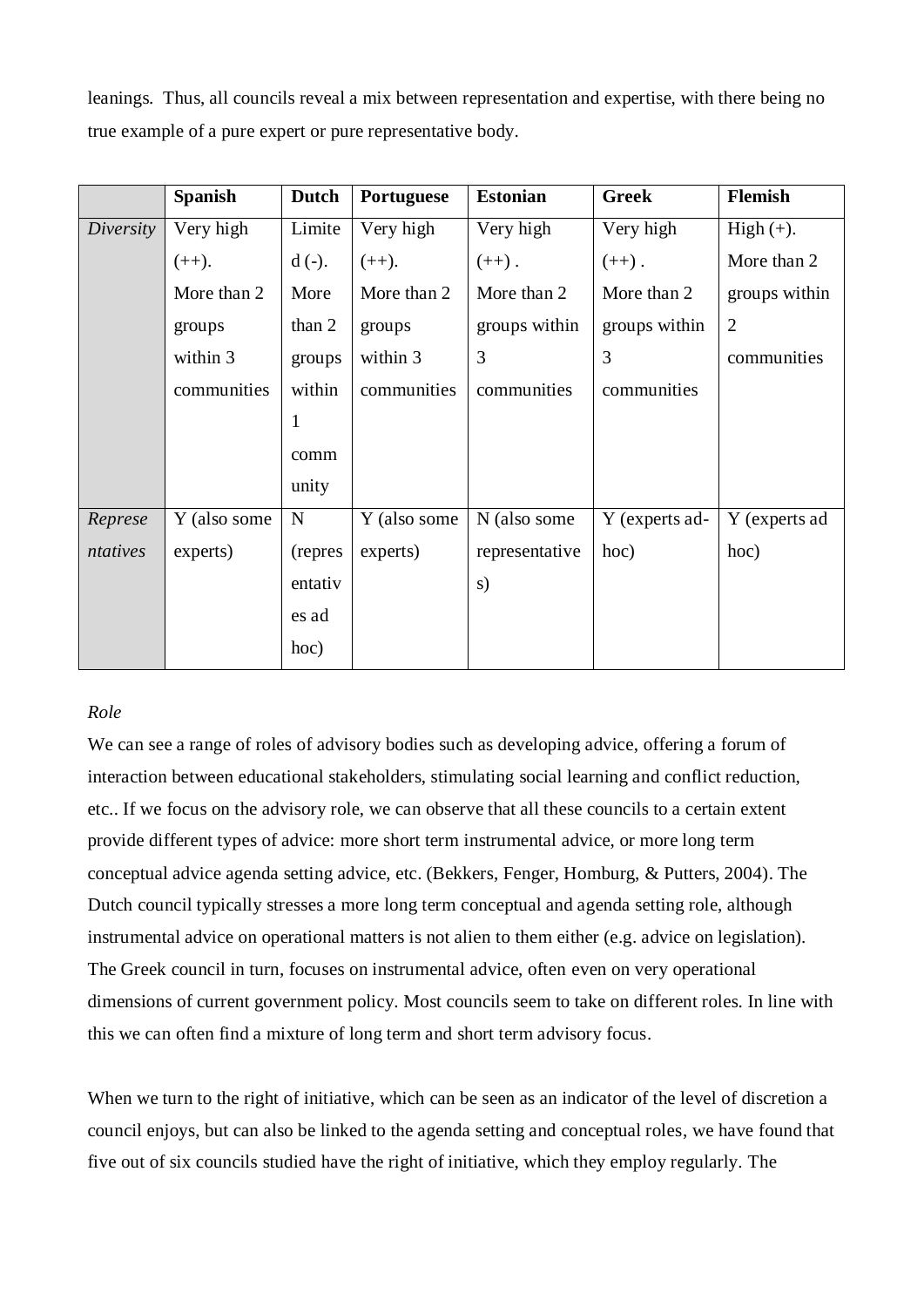Spanish council uses this right more sparingly. The Greek council does not have the right of initiative.

|                   | <b>Spanish</b> | <b>Dutch</b> | <b>Portuguese</b> | <b>Estonian</b> | <b>Greek</b> | <b>Flemish</b> |
|-------------------|----------------|--------------|-------------------|-----------------|--------------|----------------|
| Scope             | Mixture        | Mostly       | Mixture ST        | Very LT         | Mostly ST    | Mixture        |
|                   | ST and LT      | <b>LT</b>    | and LT            |                 |              | ST and LT      |
|                   |                |              |                   |                 |              |                |
|                   |                |              |                   |                 |              |                |
| Right of          | Y.             | Y.           | Y.                | Y.              | N            | Y.             |
| <i>Initiative</i> | Sometimes      | Regularly    | Regularly         | Regularly       |              | Regularly      |
|                   | used           | used         | used              | used            |              | used           |
|                   |                |              |                   |                 |              |                |

# *Discretion*

Discretion (or autonomy) is a topic where we have identified the Estonian council as an example of the most organic structure in Europe which allows for complete adaptability and flexibility with next to no set rules guiding its structure or work. Other councils operate within a comparatively strict legal framework leaving sometimes little room in terms of flexibility to self-organize council structure and work. We have observed that there are often quite a lot of rules fixing council membership, the nature of the issues that the council is to be consulted about, and the time and manner in which advice has to be delivered. Nevertheless, it appears that usually some freedom seems to exist to tailor the advice to fit the contextual environment to a certain extent e.g. to consult additional people, to develop advice at one's own initiative, to time one's advice, etc.

All of the councils studied in-depth except for the Greek one also have the right of initiative which they use (rather) regularly. It appears that the right of initiative is an important discretionary element as it allows a council to set its own agenda. Although councils are usually quite attentive to the governmental agenda, they also appreciate the possibility to develop their own initiatives so as to make the best use of the expertise and experience of their members and bring new issues to the attention of the government.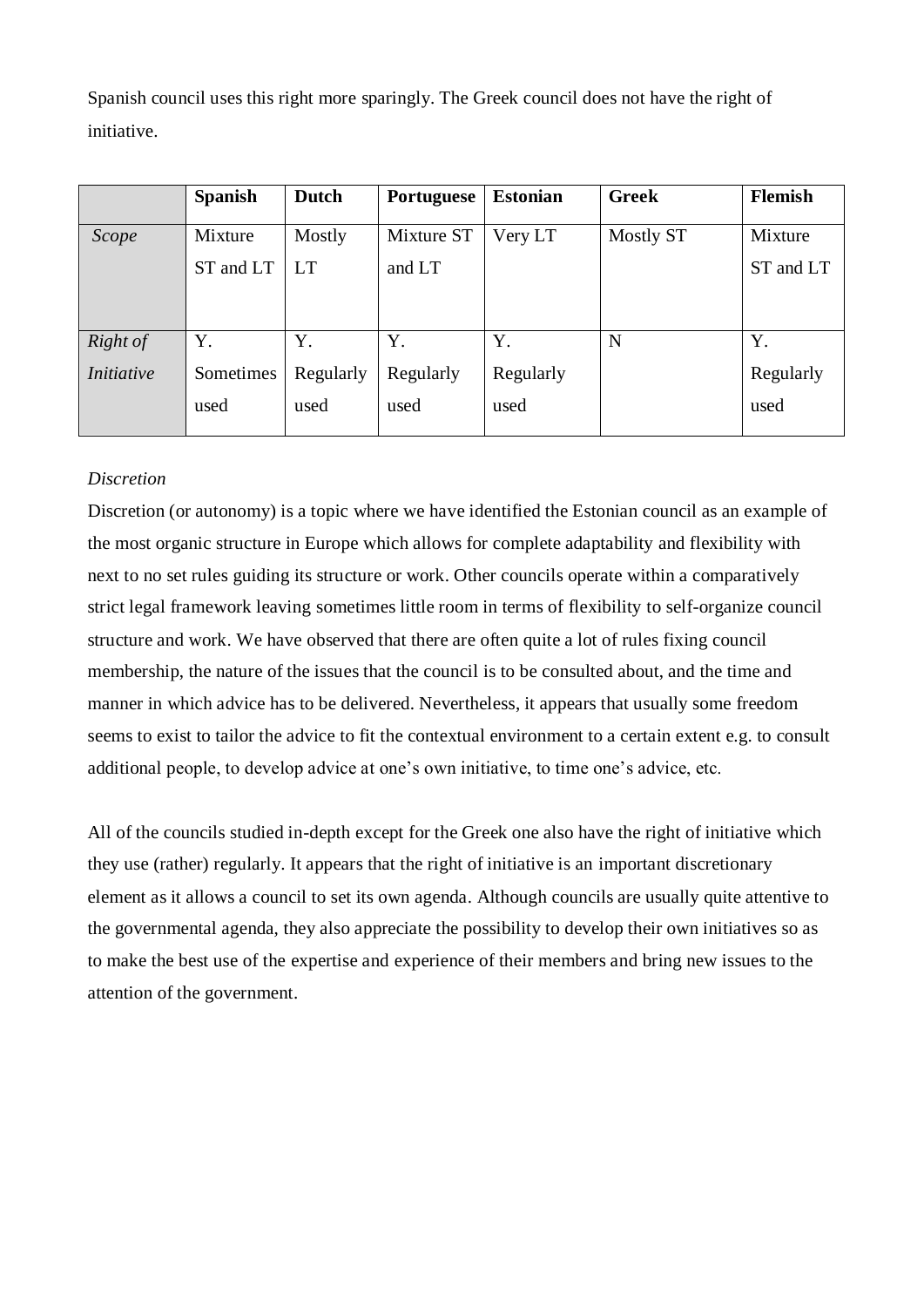|             | <b>Spanish</b> | <b>Dutch</b>   | <b>Portuguese</b> | <b>Estonian</b> | <b>Greek</b>     | <b>Flemish</b> |
|-------------|----------------|----------------|-------------------|-----------------|------------------|----------------|
| Rules,      | Medium         | Medium         | Medium            | Large $(++)$ .  | Medium $(+/-)$ . | Medium         |
| flexibility | $(+/-).$       | $(+/-)$ . Some | $(+/-)$ . Some    | Full            | Some discretion. | $(+/-).$       |
|             | Some           | discretion.    | discretion.       | discretion      |                  | Some           |
|             | discretion.    |                |                   |                 |                  | discretion.    |
|             |                |                |                   |                 |                  |                |
|             |                |                |                   |                 |                  |                |

## Types of education councils

We have developed a double typology of education councils, based on council membership characteristics and the council's relationship with the government (Van Damme et al., 2011). We found that the dominant type of membership style combines delegation (representation) and lay knowledge. The Flemish, Spanish and Portuguese council have mostly members which are group representatives with a lay background. The Greek council has mostly academic members that to a large extent function as representatives. The Dutch council has mostly academic members that only represent themselves. Finally, most of the members of the Estonian council have a lay background and only represent themselves.

The second typology looks into the relationship of the council with government. The Dutch and Flemish council are both external to the government and have a low intensive interaction with the government. The councils are situated at a (certain) distance to the government, having a (rather) high level of independence, and there is little interaction with government officials during advice production. The Estonian council has more or less the same characteristics, although the interaction with government officials can at times be higher. The three other councils are characterised by more intensive interaction with government officials. The positioning towards government differs though, with the Greek council as government internal and the Portuguese as external. The Spanish council takes up an in-between position. Whereas it is formally integrated in the government apparatus, it is able to take budgetary decisions or set its agenda independently.

## The challenge of defining and measuring council performance

The aim of the study was not only to describe the institutional set-up of the councils and to develop a typology but also to explore the impact of different aspects of the institutional arrangement on council performance. In the study we illustrated different possible benefits of policy advice such as innovativeness of advice and policy impact. However, when a broader perspective is taken on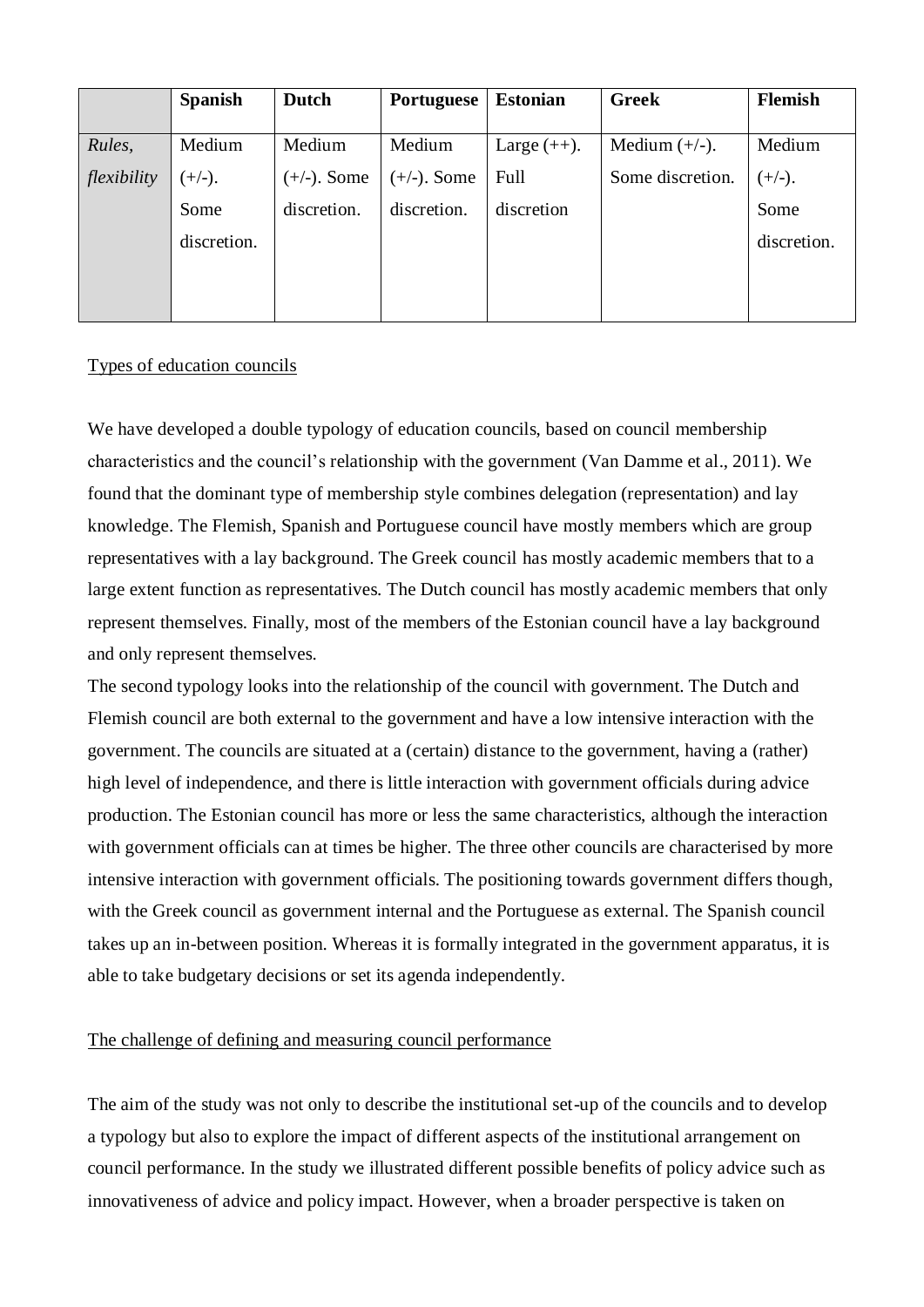council performance other benefits can also be included, such as the level in which the council supports social learning, conflict reduction, trust, and policy support. These outcomes can indirectly support successful policy making. For example, during the course of advice production the different council members can learn about the perspectives and opinions of other members and or governmental actors. They can also to a certain extent adapt their own perspective. A more long term result of working together in the council can be the development of mutual trust, as insight is gained in the perspectives, values and interests of the different parties involved.

Whereas we were not blind for these more indirect functionalities of education councils, for the study we focused on the use by policy makers of the advice produced (policy impact). How can we measure the impact of policy advice? Reminiscent of Weiss' work on research utilization (Weiss, 1980), four kinds of impact have been differentiated by Bekkers et al (2004). First, instrumental impact, where the advice leads to an immediate change in the behaviour in line with the recommendations of the advice. Secondly, conceptual impact, where the advice leads to a change in the knowledge, opinion, or argumentation of individuals or organisations. Advice can thus serve an 'enlightenment' function. Thirdly, the advice can have an agenda setting impact, when a new subject is put on the societal or political agenda. And fourthly, there can be political-strategic impact, in that the advice is being used to increase the position of one or more players (Bekkers et al., 2004; Bekkers et al., 2004). For the six councils we have analysed the policy impact at an instrumental, conceptual, agenda setting, and strategic-political level. This data is however highly qualitative, as it is based on interviews with council and staff members and government officials. Therefore it is based on the perception of knowledgeable actors, not on the actual impact of the advice on policy decisions.

|                     | <b>Spanish</b> |        | Dutch   Portuguese | <b>Estonian</b>          | Greek                    | Flemish |
|---------------------|----------------|--------|--------------------|--------------------------|--------------------------|---------|
|                     |                |        |                    |                          |                          |         |
| Instrumental        | $^{+}$         | $+/-$  | $+/-$              | $\overline{\phantom{0}}$ | $^{+}$                   | $+/-$   |
|                     |                |        |                    |                          |                          |         |
| Conceptual          | $+/-$          | $^{+}$ | $+/-$              | $+/-$                    | $\overline{\phantom{0}}$ | $+/-$   |
|                     |                |        |                    |                          |                          |         |
| Agenda setting      | $+/-$          | $^{+}$ | $+/-$              | $+/-$                    |                          | $+/-$   |
| Strategic/Political | $+/-$          | $+/-$  | $+/-$              | ۰                        | $^{+}$                   | $+/-$   |
|                     |                |        |                    |                          |                          |         |

Generally speaking, interviewees speak of impact of the council's advice on policy as neither high or low. Impact typically depends on the specific advice. They can often also illustrate this with examples of advice that has had a clear impact and of advice that did not have any impact. In most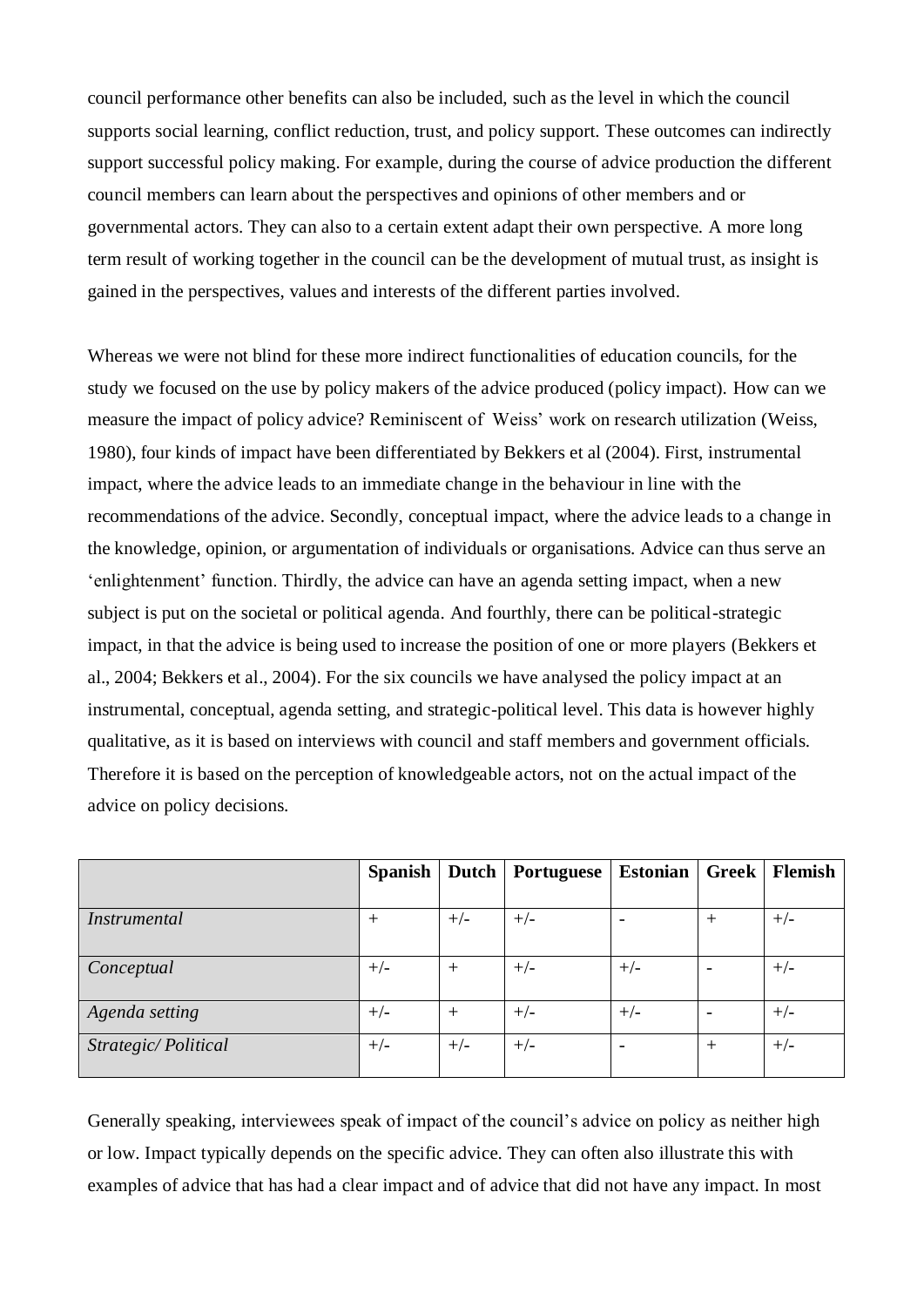cases, interviewees state that the council's advice has higher impact on specific levels. For example, the instrumental impact of the Spanish council is said to be high, whereas at the other levels it is intermediate. The Greek council's advice typically has impact at the instrumental or strategicpolitical level. The instrumental impact of the Estonian council is said to be low, whereas at the conceptual or agenda setting level it is intermediate. As the data measures perception of impact, we need to be cautious however with the findings. Future research should look into the actual impact of council advice.

## The impact of institutional arrangements on council performance

In the next section, we look into the impact of institutional elements on council performance. Whereas our findings on council performance are preliminary, the case studies suggest some elements that seem to stimulate council performance.

First of all, the level of "embeddedness" of the council within the policy making process plays an important role. Both legal and social status as ways of embedding seem to be crucial. They provide points of access to policy making. Being officially recognized as an advisory body as well as the government's requirement to consult the council provides a minimal guarantee of interaction on policy issues. But also social status is important as this functions as an informal guarantee that the council has a say over policy proposals. It has been suggested that mechanisms of information, coordination, feedback and involvement between the regular policy stream and the advisory stream can increase policy advice take-up (Van Damme & Brans, 2008a). Being embedded as a council in the policy process, in a formal or informal way, through its legal or social status, seems to help in providing these links with the policy stream. Whereas education councils are not designed to fit a specific policy issue, they often do enjoy privileged access to the regular decision-making process.

The actual position of the council vis-à-vis the government seems to be of lesser importance. Contrary to what might be expected, councils that are external and that do not enjoy close interaction on policy advice with government officials can perform well. However, because of this positioning such councils need to seek ways, though their membership, the quality of advice, or otherwise, to make sure that their advice is sufficiently taken into account by government officials. Councils that are more internal and enjoy close interaction with government officials, will develop advice that takes into account government expectations, possibly increasing its instrumental relevance. However, it appears that councils such as the Greek one that are very close to government, are to some extent vulnerable as they are highly dependent on government goodwill.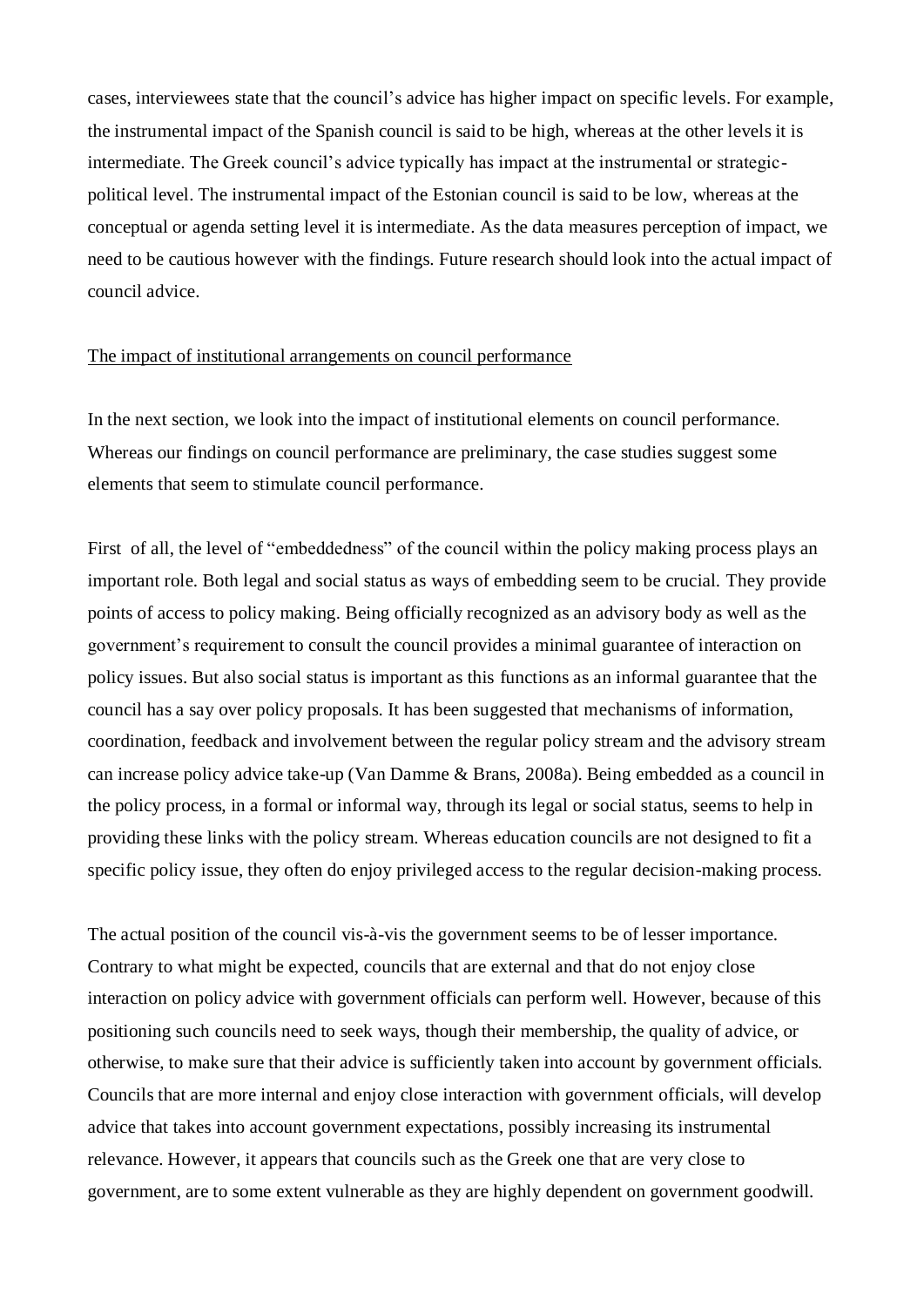Secondly, when it comes to the impact of the membership of the council, we see a pattern that for a council a wide and diverse membership can contribute to council performance. First of all, wide membership can support both representativeness and inclusiveness. This supports the input (or membership) legitimacy of the council. It can also stimulate developing innovative advice that has an impact on policy. Councils seem to be aware of this. Those councils that have a more narrow membership, lacking in diversity, expertise or representativeness, develop strategies to include groups that are formally excluded. This can be achieved by consulting groups in a more ad hoc manner. Another strategy is illustrated by councils such as the Spanish and Portuguese. These councils have, over time, expanded their membership.

Thirdly, it appears that a council must diversify its roles and scope if it is to remain useful for governmental parties as well as for its members. Therefore advisory bodies typically combine a wide array of activities such as reviewing scientific findings, delivering long term strategic as well as short term instrumental advice, and stimulating reflection and learning (Halffman & Hoppe, 2004). Accordingly, principal diversification plays a substantial role in council performance. It seems that the more principals the council has, the more independence is guaranteed from any single principal. Or, as the boundary work literature would have it, the more masters to be dependent upon, the more independence the council actually enjoys. Another element we can link with the boundary work mentioned, is the dissemination and tailoring of the advice. In some of the councils studied a lot of attention is paid to tailoring the policy advice to the needs of the specific principal. This can have a positive effect on policy impact. We can observe boundary workers within education councils, members but most often staff, that are able to provide links between the various communities, tailoring the council's work to the different audiences.

Fourthly, the level of discretion or autonomy of the council is of importance. Whereas different councils have specific legislation detailing the membership, issues to be consulted upon, etc. they still often have quite a lot of discretionary power. This discretion allows for councils to take the initiative as well as to be sufficiently flexible in developing policy advice.

Finally, although institutional characteristics such as social and legal status, membership, role and scope, as well as autonomy, can increase council performance, it is clear that education councils are bound to their national environment in terms of their structure and operation. Their success can thus be considered contingent upon the environment in which they operate.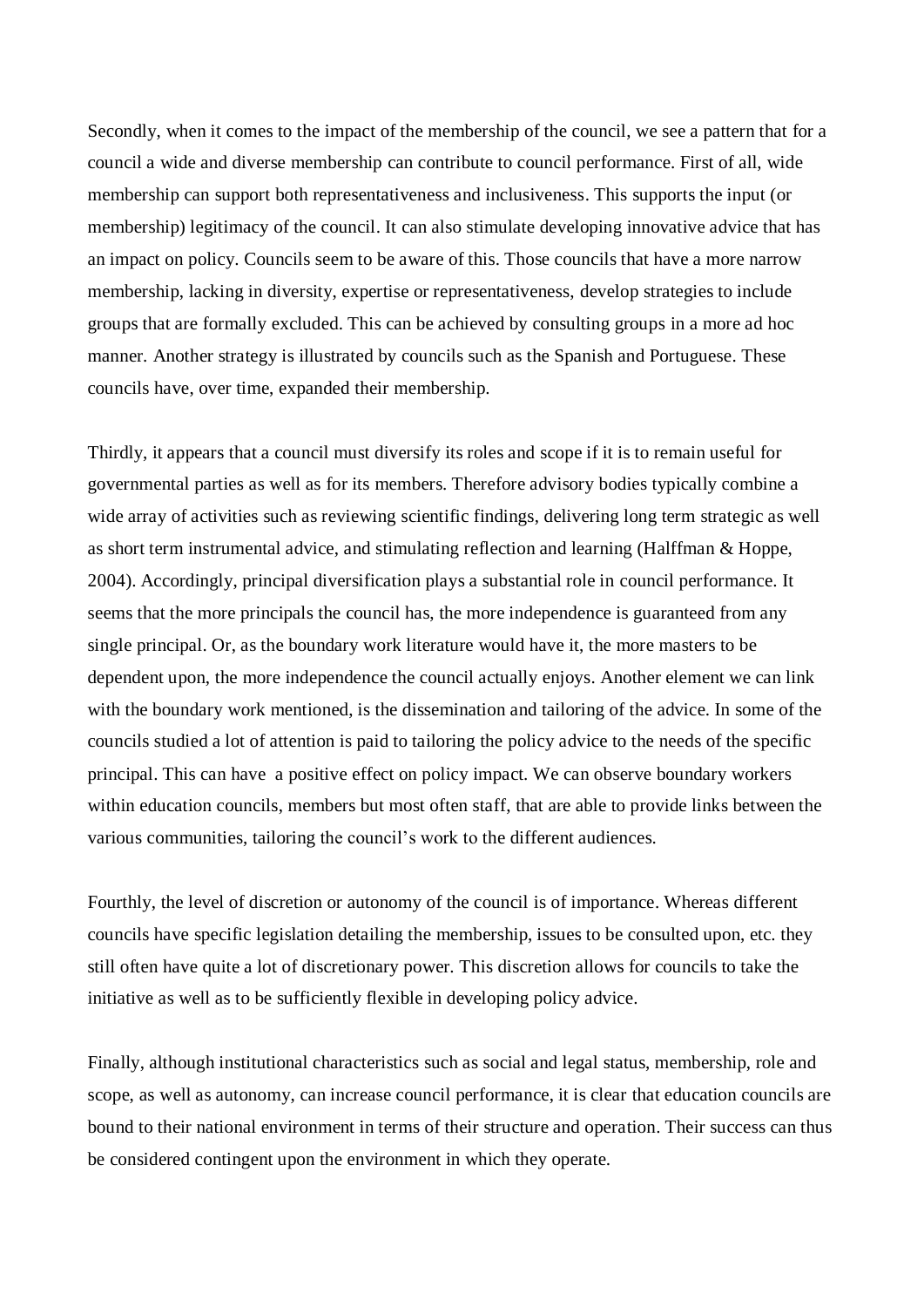### Conclusion: successful advisory bodies

In this paper we have discussed the institutional set-up of six European education councils at some length. We have also looked at council performance and the impact of specific aspects of the institutional arrangement on performance. The research findings suggest that institutional features such as membership and legal and social status are important for achieving good outcomes. However, education councils are bound to their national environment in terms of their origin, structure and operation. In one country scientific expertise might, for example, be valued more than in another. Or, in one country too close a cooperation during advice production between advisory bodies and government officials is seen as a democratic liability, whereas in another country it is promoted as increasing policy relevance. This indicates that there is no perfect 'catch all structure' for advisory bodies such as the education councils studied.

Whilst advisory bodies are now a common feature of the policy making process in many countries, recent knowledge of their origin, organisation and functioning, performance, and of their development over time is lacking. With this study we have offered some insights in the way in which education councils as advisory bodies operate. We have elaborated that for advisory bodies operating in a competitive policy environment, they need to be able to gain and sustain access to the policy making process. Not only the advice needs to be of high quality and of high relevance, the advisory bodies themselves also need to establish and maintain a high status. In order to be successful, it seems that the advisory body needs to function as a 'boundary organisation'. Boundary organizations are able to bridge the worlds of science, state and society, tailoring to the needs of different actors or principals. For such an organisation, its "dependence is as important as its independence" and its stability is not derived from isolating itself "but by being accountable and responsive to opposing, external authorities" (Guston 2001:402).

Whereas we have gained some insights in the organisation and performance of policy advisory bodies, further research should elaborate on this. One item that draws particular attention is council performance. Council performance should in our opinion be broadly defined, including not only the impact of advice on policy, but also such elements as the innovativeness of advice, social learning, conflict reduction, trust, and policy support.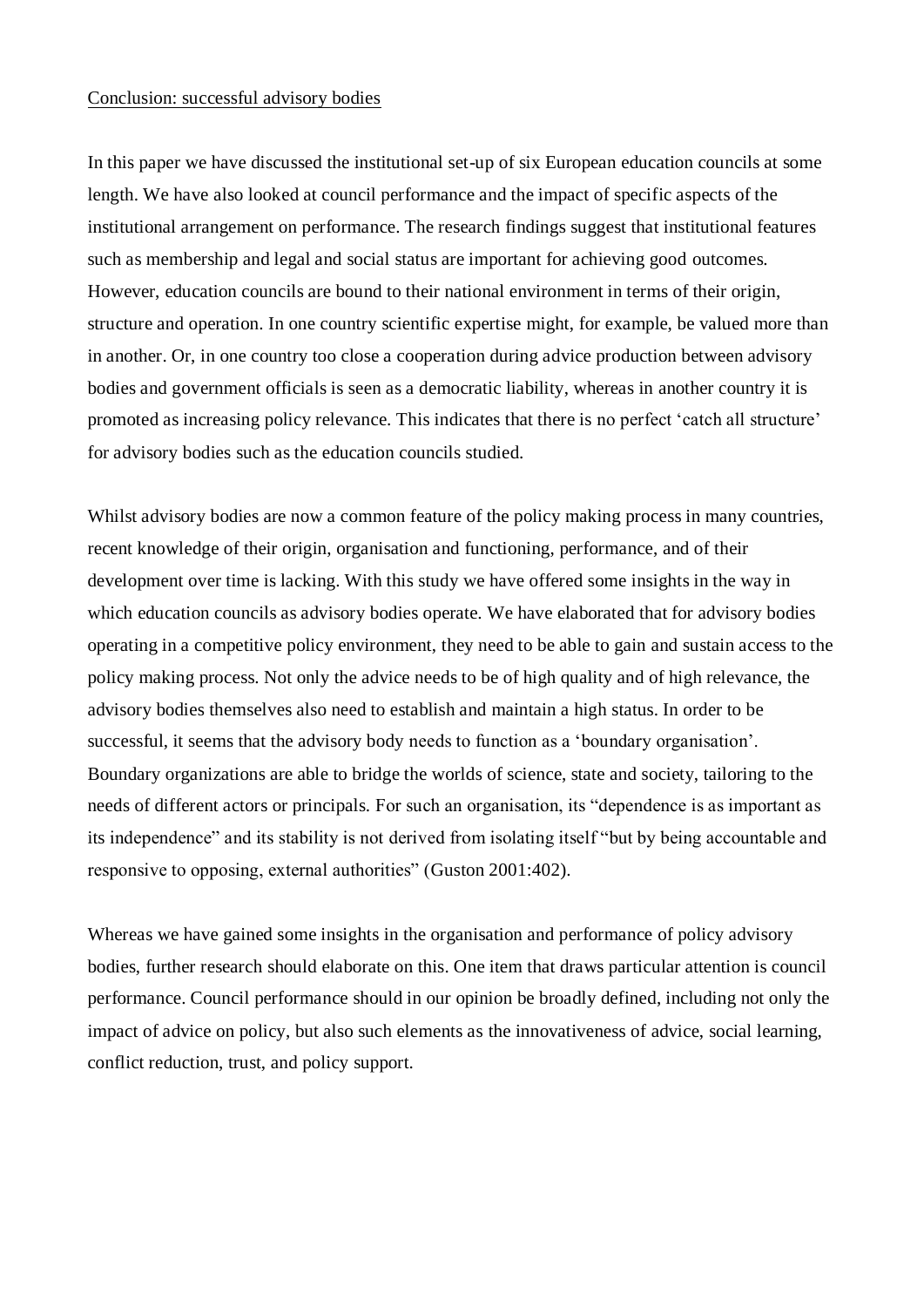#### Reference List

Bekkers, V., Fenger, M., Homburg, V., & Putters, K. (2004). *Doorwerking van strategische beleidsadvisering* Erasmus Universiteit Rotterdam en Universiteit van Tilburg.

Brans, M., Jacobs, D., Martiniello, M., Rea, A., Swyngedouw, M., Adam, I. et al. (2004). *Recherche des politiques publics: le cas de l'immigration en Belgique*. Gent: Academia Press.

Brans, M., Van Damme, J., & Gaskell, J. (2010). *Balancing expertise, societal input and political control in the production of policy advice. Education councils in Europe* Brussels: Eunec.

Florence, E, Martiniello, M, Adam, I, Balancier, P, Brans, M, Jacobs, D et al. (2005). Social science research and public policies: the case of immigration in Belgium. *International Journal on Multicultural Societies, 7,* 49-67.

Guston, D. (2000). *Between politics and science: assuring the integrity and productivity of research*. Cambridge: Cambridge University Press.

Halffman, W. & Hoppe, R. (2004). Science/Policy boundaries: a changing division of labour in Dutch expert policy advice. In Maase S & Weingart P. (Eds.), *Scientific expertise and political decision-making* ( Dordrecht: Kluwer.

Halligan, J. (1995). Policy advice and the public service. In B.G.Peters & D. J. Savoie (Eds.), *Governance in a changing environment* (pp. 138-172). Montréal & Kingston: Mc Gill - Queens University Press.

Hendriks, F. (2010). *Vital democracy. A theory of democracy in action*. Oxford: Oxford University Press.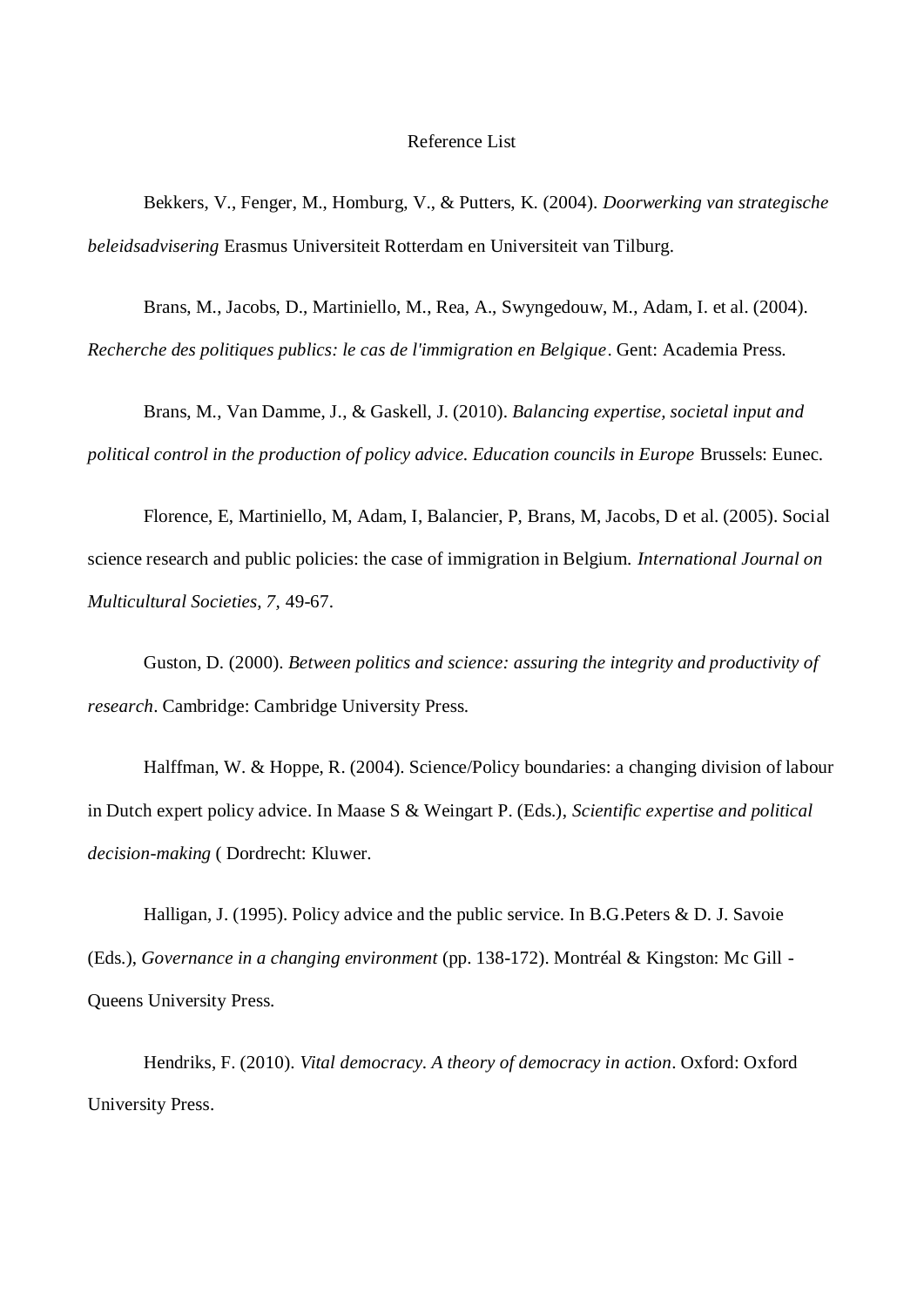Jasanoff, S. (1994). *The fifth branch : science advisers as policymakers*. Cambridge: Harvard University Press.

Jehn, K. A., Northcraft, G. B., and Neale, M. A. (1999). What differences make a difference: a field study of diversity, conflict, and performance in work groups. *Administrative Science Quarterly, 44,* 741-763.

Li, J. and Hambrick, D. C. (2005). Factional groups: a new vantage on demographic faultlines, conflict, and disintegration in work teams. *Academy of Management Journal, 48,* 794- 813.

Mac Rae, D. & Whittington, D. (1997). *Expert advice for policy choice : analysis and discourse*. Washington D.C.: Georgetown University Press.

Oh, C. & Rich, R. (1996). Explaining Use of Information in Public Policy-Making. *Knowledge and Policy: The International Journal of Knowledge Transfer and Utilization, 9,* 3-35.

Ostrom, E., Gardner, R., & Walker, J. (1994). *Rules, games and common pool resources*. Ann Arbos: University of Michigan Press.

Papadopoulos, Y. & Warin, P. (2007). Are innovative, participatory and deliberative procedures in policy making democratic and effective? *European journal of political research, 46,* 445-472.

Peters, G. & Barker, A. (1993). *The Politics of Expert Advice. Creating, Using and Manipulating Scientific Knowledge for Public Policy*. Pittsburgh: Pittsburg University Press.

Schruijer, S. G. L. & Vansina, L. S. (2007). Samenwerkingsrelaties over organisatiegrenzen. In J.Boonstra (Ed.), *Ondernemen in allianties en netwerken: een multidisciplinair perspectief* (pp. 203-218). Kluwer.